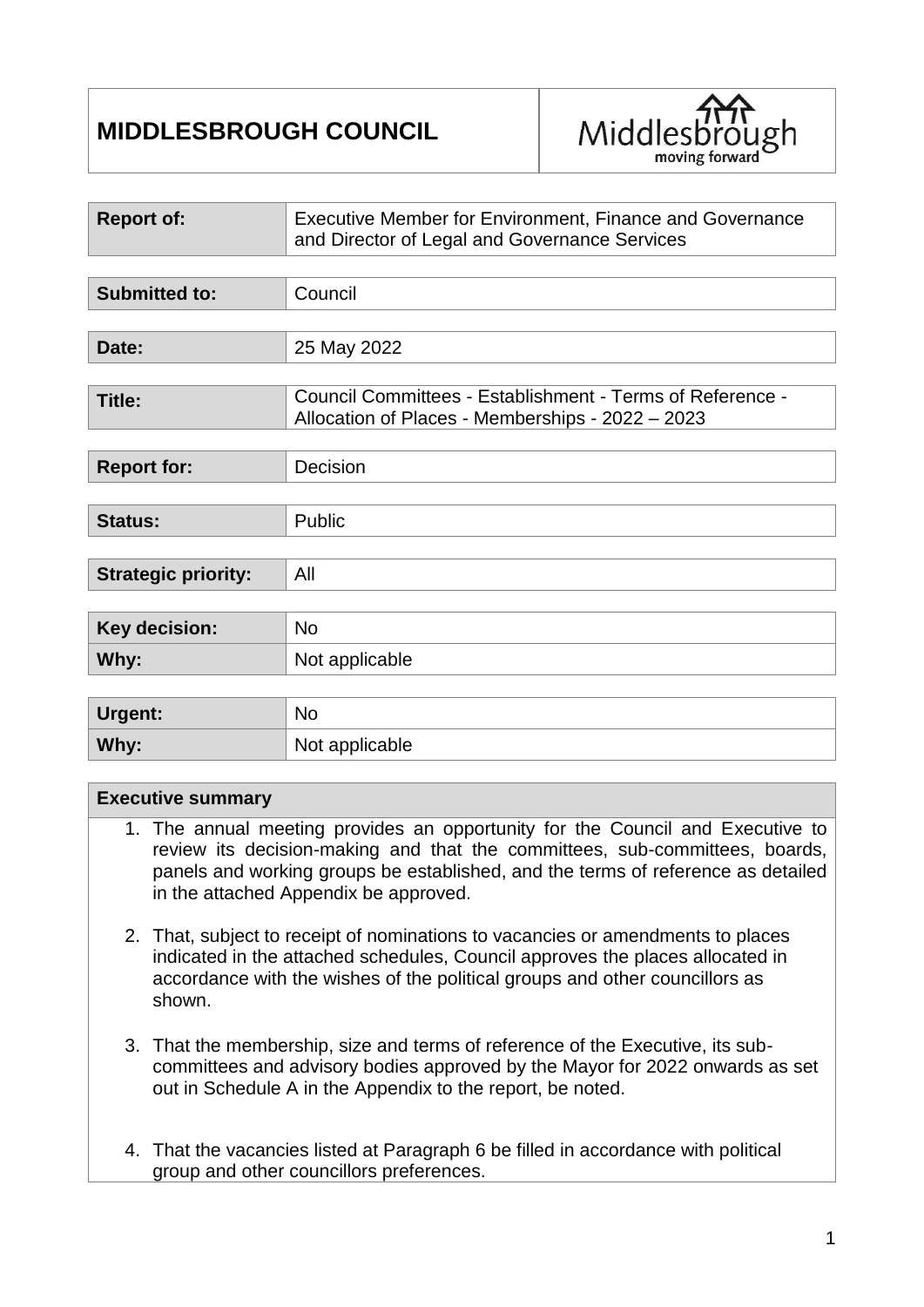# **Purpose**

1. To approve the establishment of committees, sub committees, boards, panels and working groups for the 2022-2023 Municipal Year, or until amended by Council, (whichever is the latter).

### **Background and relevant information**

- 2. The report provides an opportunity for the Council and Executive to review its decisionmaking and committee structures and make any necessary changes.
- 3. The annual meeting provides an opportunity for the Council and Executive to review its decision-making and committee structures and make any necessary changes.
- 4. Schedule A sets out details of Executive Sub-Committees and Advisory Bodies agreed by the Mayor. Schedules B and C identify the nominations received from the various groups and individual councillors for places on the committees to be established by Council. Wherever possible, independent members, or members who are entitled to request seats from the spare places, will be awarded at least their first choice place.
- 5. A number of Committees, as indicated in the schedule, will need to be appointed at a later date, due to the make-up of the membership.

#### **What decision(s) are being recommended?**

6. That, subject to receipt of nominations to the following vacancies or amendments to places indicated in the attached schedules:

Council approves (a) the places allocated in accordance with the wishes of the political groups and other councillors as shown and (b) fills the following vacancies:

# **Schedule C**

#### **Corporate Affairs and Audit Committee**

- 1 Vacancy open to all Members
- 1 nomination: Councillor C Hobson

#### **Corporate Health and Safety Steering Group**

2 Vacancies: – open to all Members

#### **Licensing Committee**

- 2 Vacancies open to all Members
- 1 nomination: Councillor McCabe

# **Ad Hoc Scrutiny Panel**

4 Vacancies – open to all Members

# **Adult Social Care and Services Scrutiny Panel**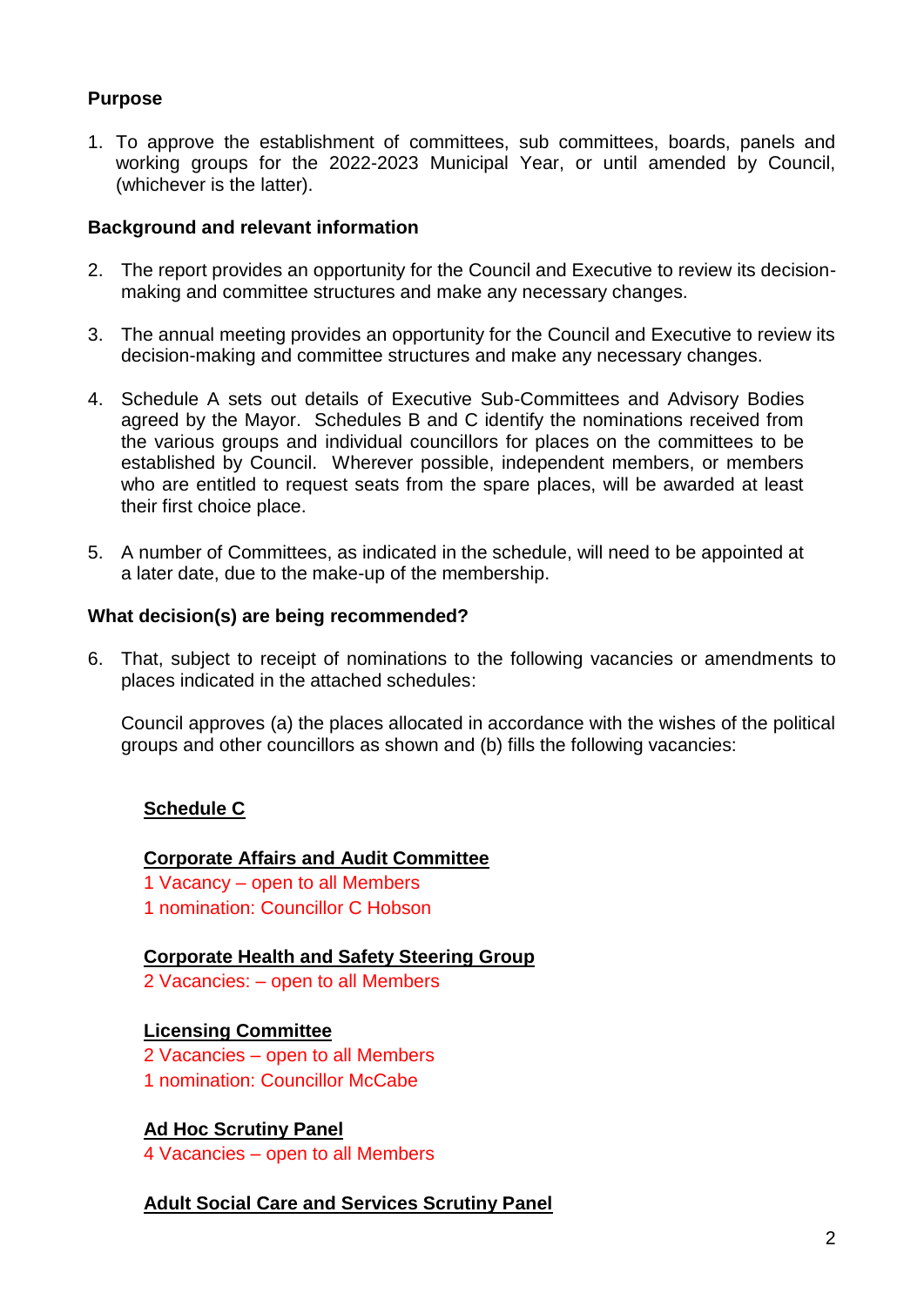1 Vacancy – open to all Members

### **Children and Young Peoples' Learning Scrutiny Panel**

1 Vacancy – open to all Members

1 nomination: Councillor C Hobson

# **Children and Young Peoples' Social Care and Services Scrutiny Panel**

1 Vacancy – open to all Members

#### **Culture and Communities Scrutiny Panel**

1 Vacancy – open to all Members 1 nomination: Councillor Dodds

### **Economic Development, Environment and Infrastructure Scrutiny Panel**

1 Vacancy for Vice Chair of the Panel – open to all Members of Economic Development, Environment and Infrastructure Scrutiny Panel

### **Health Scrutiny Panel**

1 Vacancy – open to all Members

1 nomination: Councillor Davison

### **Staff Appeals Committee**

1 Vacancy – open to all Members

# **Teesside Pension Fund Committee**

3 Vacancies – open to all Members

# **Works Council**

2 Vacancies – open to all Members

1 nomination: Councillor Saunders

- (ii) That Council notes the nomination of representatives/vacancies detailed in Appendix B – Council/Executive appointments and Appendix C – Executive appointments.
- (ii) That the bodies identified in the schedules submitted be regarded as approved duties for the payment of travel and subsistence allowance.
- (iii) That subject to consultation with the Deputy Mayor (for Executive appointments), the Group Leader (where a vacancy rests specifically with that political group), or the Chair of Council (for all other nominations/appointments), the Monitoring Officer be authorised to remove or replace representatives on outside bodies.

#### **Rationale for the recommended decision(s)**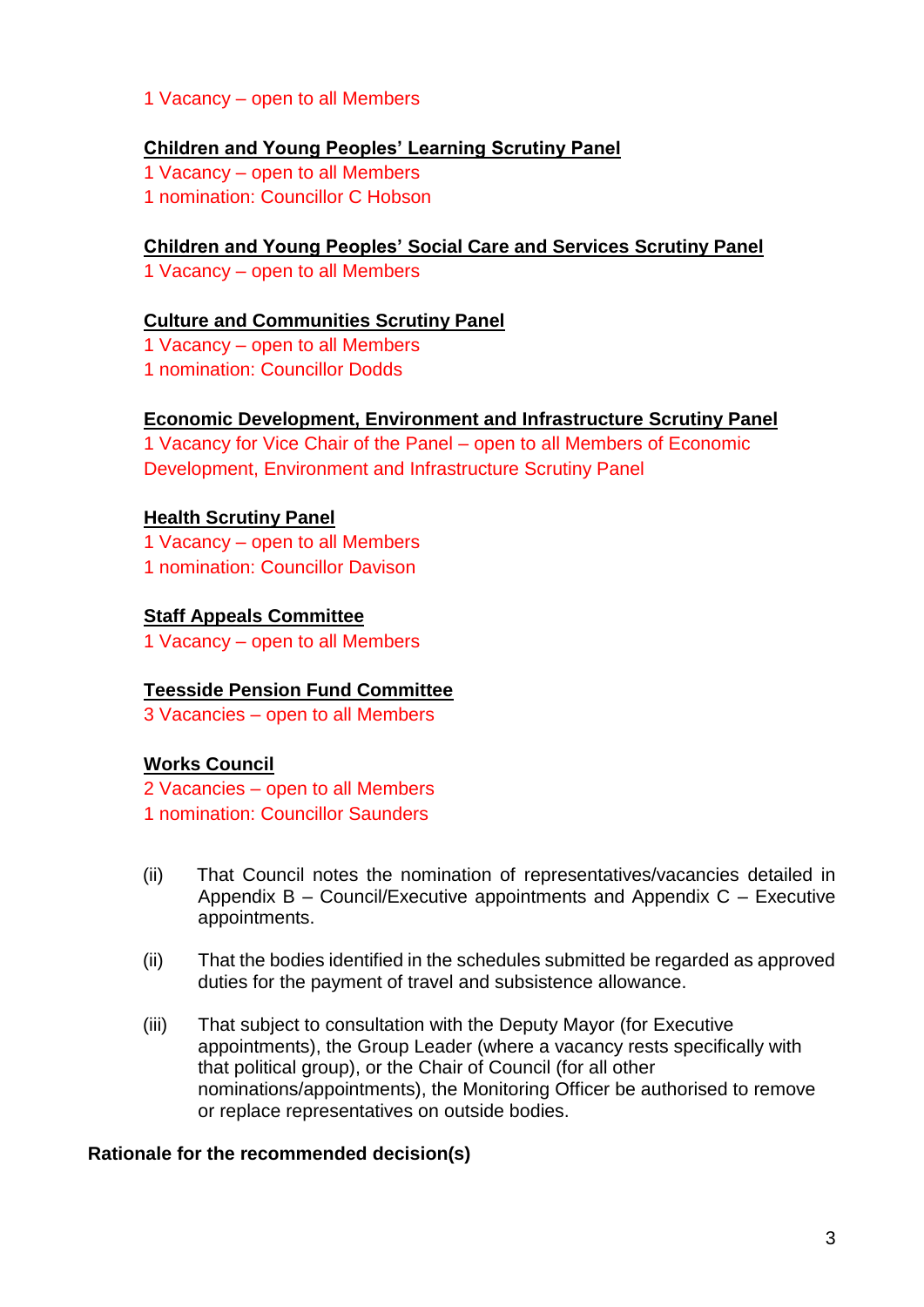7. The Council has to appoint to those Committees listed in the attached schedules to ensure that the meetings are quorate and the decision making process can prevail.

# **Other potential decision(s) and why these have not been recommended**

8. Decide not to agree the terms of reference and appointments to Committees. This would prevent the Council from taking any decisions.

# **Impact(s) of the recommended decision(s)**

# *Legal*

8. The Council is required to agree the terms of reference and appointments to committees in accordance with the requirements of the Constitution.

# *Strategic priorities and risks*

9. The relevant risks this decision would influence are cited below, with an explanation as to why they are relevant and how it would affect each risk.

| <b>Risk No</b> | <b>Risk Description</b>                                                                                                                           | <b>Impact</b>                                                                                                                                        |
|----------------|---------------------------------------------------------------------------------------------------------------------------------------------------|------------------------------------------------------------------------------------------------------------------------------------------------------|
| O8-054         | Failure to adhere to Local Code of<br>Corporate Governance and deliver<br>governance improvements outlined in<br>the Annual Governance Statement. | If the Council do not appoint to Council<br>Committees it could result in decisions not<br>being taken or a delay in the decision<br>making process. |
|                |                                                                                                                                                   |                                                                                                                                                      |

# *Human Rights, Equality and Data Protection*

10. The subject of this report is not a policy, strategy, function or service that is new or being revised. It is considered that an equality impact assessment is not required.

# *Financial*

11. There are no financial implications arising from the recommendations within this report

# **Actions to be taken to implement the recommended decision(s)**

| <b>Action</b>                                        | <b>Responsible Officer</b>          | <b>Deadline</b> |
|------------------------------------------------------|-------------------------------------|-----------------|
| Update the Council's Committee<br>Management system. | <b>Democratic Services Officers</b> | 31 May 2022     |

# **Appendices**

| Appendix A - Council Appointments to Committees |  |
|-------------------------------------------------|--|
|                                                 |  |